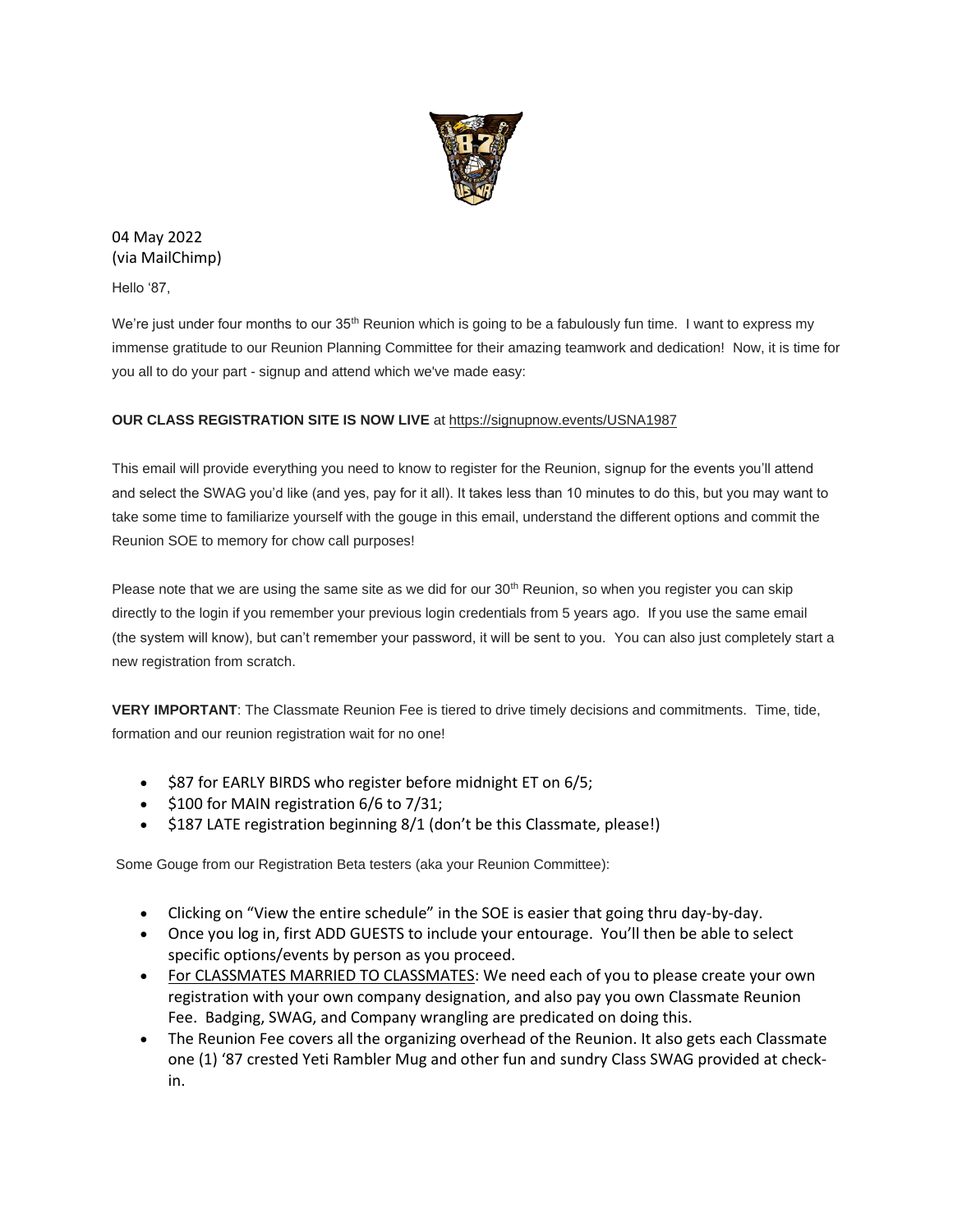- There is optional SWAG that you can order during the registration process. These items will be available to be picked up at the Reunion Check In with your other provided SWAG:
	- $\circ$  Option to order extra Yeti mug(s) in addition to the one included for each registered Classmate;
	- $\circ$  New, full-color version of our enormously popular '87 Chico SWAG bag. Yes they're back, but only as a special order item on the reunion registration site;
	- o Class of '87 bourbon and pint glasses which are quite classy!
- **For those NOT able to attend the reunion, we haven't forgotten you**! There is a "Reunion in a Box" option. It covers the shipping of the main reunion SWAG to you and any of the additional a la carte SWAG that you order. If you order items that necessitate an additional box, we'll reach out to you to make arrangements.
- There is an optional \$19.87 Class Donation option that goes to support Class operations and is one of the few ways we have to raise funds for our Class activities. Please donate!
- Note the chance to buy a raffle ticket for an honor chair at the USNI Auditorium and buy a ticket, or two, or ten! This chair is in the USNI auditorium where all the Friday morning Class events will be held and can be named in honor of whomever the winner chooses. The winner will be announced at the Class meeting and NEED NOT be present to win.
- If you'd like to volunteer to help with registration, there is an option to select this as well this is a great and fun way to support the Reunion, and to meet and greet Classmates!

Please know that your Reunion Committee did yeoman's work in providing value for every event this year. Given the significant inflationary pressures from our vendors, we spent considerable time discussing and negotiating menu options and pricing. As a result, the Friday night reception at the Graduate Hotel is a cash bar but there is an option to advance purchase drink tickets at \$8 to help speed along the line at the bar.

Finally, in the spirit of helping offset any potential financial pressures from attending, you'll note at check-out the option to spread your charges into monthly installment payments.

## **Yes, You Also Need To Buy A Game Ticket!**

YOU MUST PURCHASE A GAME TICKET FROM NAAA TO ENTER THE TAILGATER. The Tailgater is located inside the stadium in Class Ring North West (Navy side) and the Class of '53 Pavilion.

Go to: [navysports](https://urldefense.com/v3/__https:/usna87.us8.list-manage.com/track/click?u=2684e72b50947e1384ea3ea73&id=2206c2a84a&e=481298a62f__;!!MvWE!TSXd9cj8AdlUIsSa29Ts8UrHgVc_E_cVRugpdMuGodrgePtpmJOKt9w9-I21gex69w$) and use code 1987 for the class block for sit down seats (sections C or D) or buy standing room only tickets. Standing Room tix =  $$30$ ; Seats in Class Block =  $$50$ Contact NAAA at 800-US4-NAVY (800-874-6289) for more info.

### **Still Need More SWAG?**

As always, there is other '87 SWAG available on our class site [\(https://usna87.com/ships-store/\)](https://urldefense.com/v3/__https:/usna87.us8.list-manage.com/track/click?u=2684e72b50947e1384ea3ea73&id=e7c323d1df&e=481298a62f__;!!MvWE!TSXd9cj8AdlUIsSa29Ts8UrHgVc_E_cVRugpdMuGodrgePtpmJOKt9w9-I2vWroNsA$) that will be shipped directly to your home. The 35<sup>th</sup> reunion t-shirt will be announced once the art is finalized and announced, and will be included in the Ship's Store for individual purchase.

In the interim, check out the blazingly cool bowling shirt that Bill is modeling and you can order here: [https://www.bowlingconcepts.com/navy-academy-reunion-shirt-87.](https://urldefense.com/v3/__https:/usna87.us8.list-manage.com/track/click?u=2684e72b50947e1384ea3ea73&id=c78afdb511&e=481298a62f__;!!MvWE!TSXd9cj8AdlUIsSa29Ts8UrHgVc_E_cVRugpdMuGodrgePtpmJOKt9w9-I0MYvLXSg$) These will be batch produced and shipped to your door in late August in time for the Reunion. The ordering deadline for the bowling shirt is July 15<sup>th</sup>!